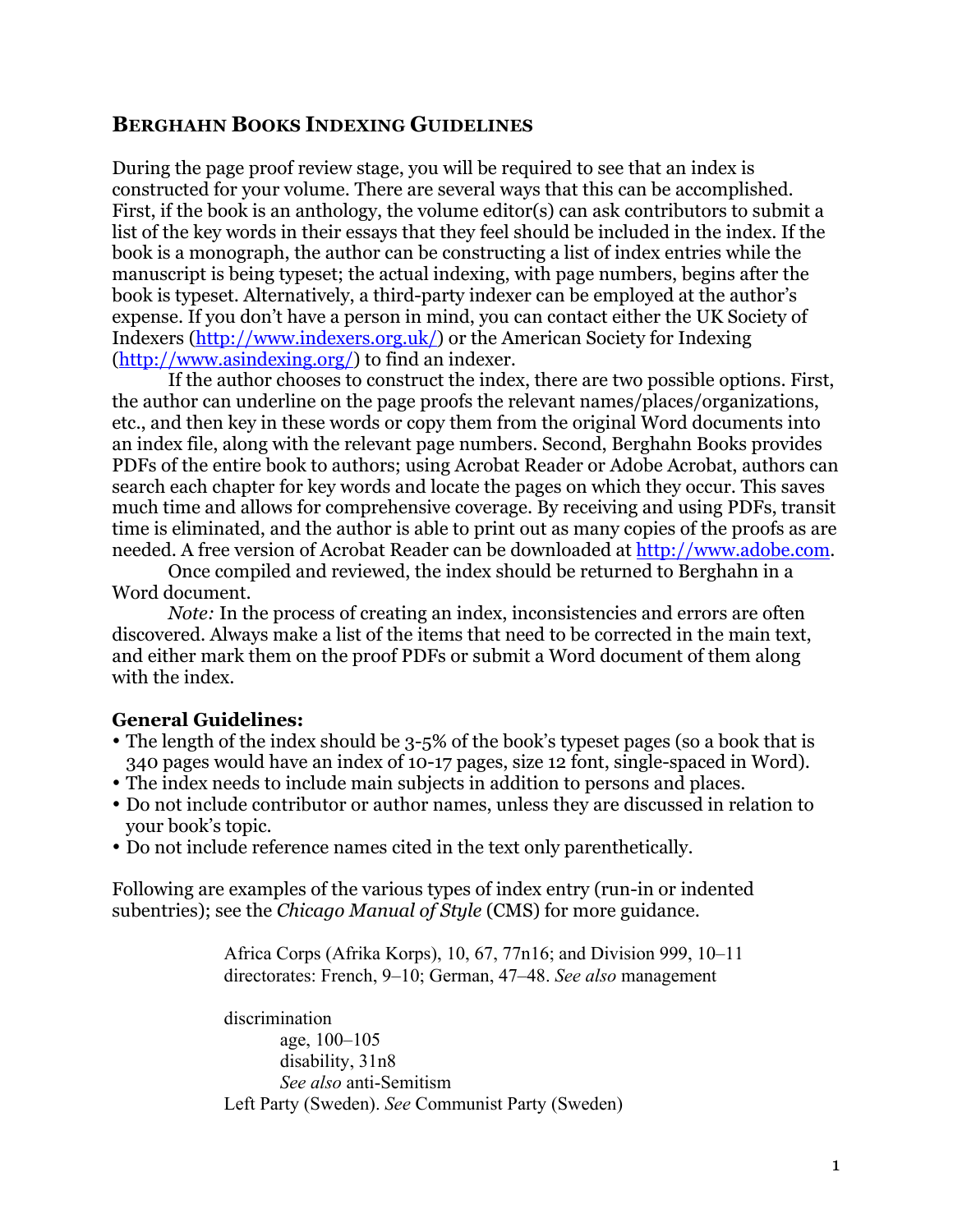legislation, 26–27. *See also* Sweden: criminal justice system Kafka, Franz, 6, 47, 137–38, 205–7 and Egon Schiele, 214 minor literature and, 202 on political and cultural struggles in Prague, 173–74 Popper, Karl Raimund, 7 on anti-Semitism, 186–87, 188, 189 biographical sketch, 176–80 on breakdown of Austrian Empire, 180 cosmopolitanism of, 18, 171–94 on fascism, 185, 188, 191 (*see also* fascism) Immanuel Kant's influence on, 172, 183–84 Jewish identity and, 17, 171–94 and Thomas Masaryk, 171 World War I. *See under* war

For run-in style, semicolons separate different subtopics that follow the main entry (as in the first two examples above). However, if there are enough pages available, an indented style index (with subentries) may be used (see CMS 16.128). *The use of subsubentries is discouraged.*

#### **Cross-references:**

"See" and "See also" should be in italics, preceded by a period (when using the run-in style or following a single entry with no subentries), and "See" should be uppercase—as in the examples above. However, if a "see" or "see also" is needed in a subentry, it should be lowercase in parentheses*.* Before the index is submitted, make sure any crossreferences match the main entries, and that there are no dead ends (e.g. a "See also" or "See" entry shouldn't lead to another "See" entry).

#### **Order of Entries:**

It's good to double check the alphabetization to make sure that all entries are in correct order. A name followed by a comma would precede a name that has an article or other word following it: "Kraagen, Richard, 34" would *precede* "Kraagen, Richard von, 34." Alphabetization goes across spaces, so that the entries "Derber, de Shambly, Deudene" would be correctly alphabetized in that order. Also, "Mabray, MacArthur, Mac Roberts, Mayberry, McKinley" would be in the correct order. When joint authors of a publication are being indexed, each author should have a separate entry. Subentries should be listed in alphabetical order, but without counting prepositions or conjunctions that precede the entries (see examples above). Names in the subentries should be alphabetized by first name since they are not inverted (see above). Words including accents should be treated as if there were no accents (é = e, ü = u). *See also under the Indexing Tips below.*

#### **Style and Punctuation:**

Proper nouns should begin with an uppercase letter, but if the entry is a common noun or a word that is not normally capitalized, keep it lowercase. If a word (or phrase) is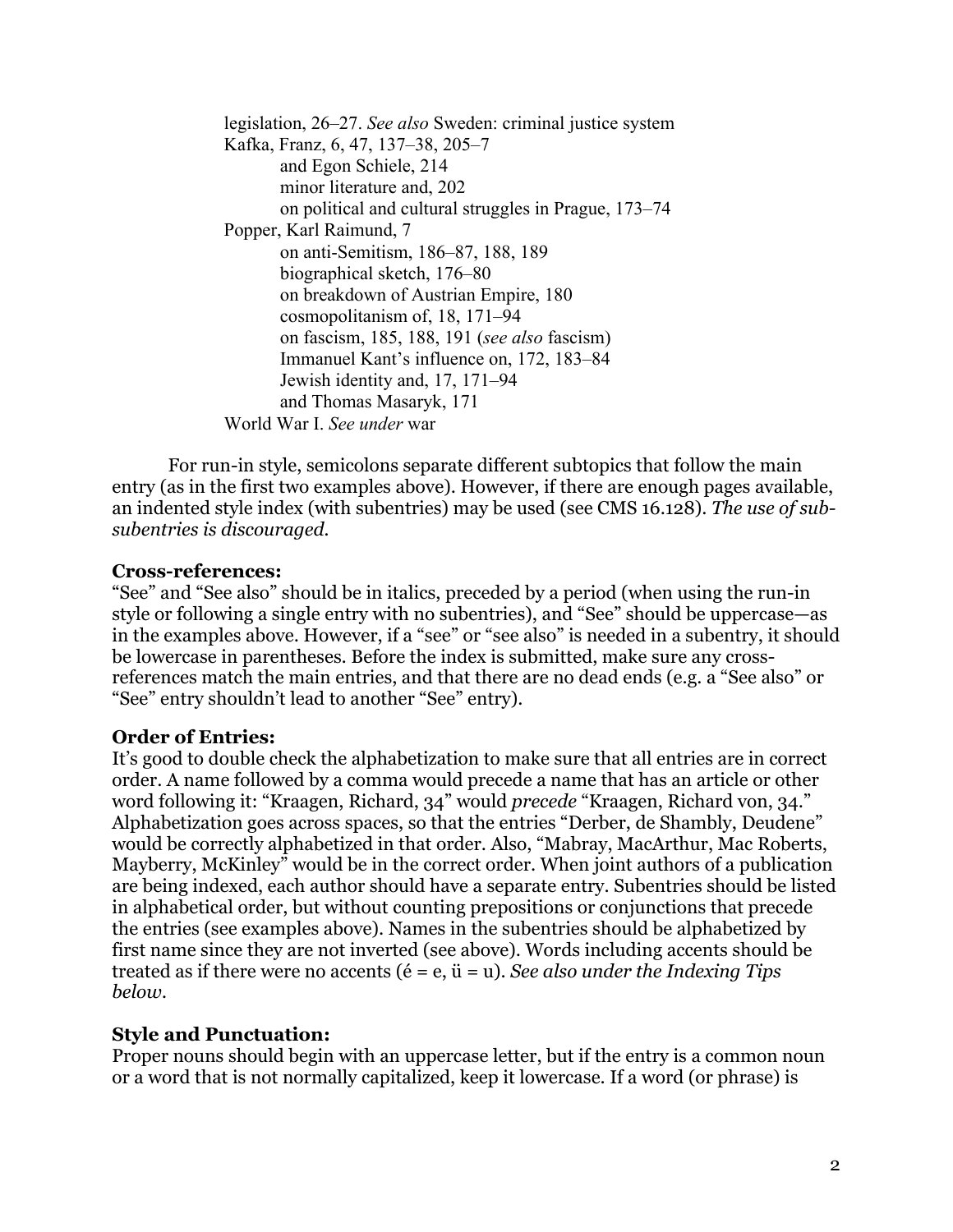italicized or appears in quotation marks in the main text, it should be treated the same in the index.

Names should appear as: last name, followed by a comma; then the first name, followed by a comma; then the page number(s). The name should be followed by a comma and a space (no tabs or colons) before the page number(s), and there should be no period at the end of the entry: Smith, Robert, 4, 59, 101, 232

Do not use adjectives standing alone (e.g., "European") as entries in the index, but rather use noun forms (including nouns modified by adjectives).

Proper names should be indexed in full, even though the author many use shortened forms in the text. Proper names about which there might be come confusion should be clearly identified within parentheses: "New York (city)."

### **References to Notes:**

*Notes should only be indexed if they contribute to the discussion; source citations should not be included.*

Notes should be styled with the page number (where the note is located) and "n" followed by the note number: "134n3."

If two or more consecutive notes are referred to, two n's and an en dash are used: "134nn14–16." Nonconsecutive notes on the same page are treated separately: "134n14, 134n26."

When notes span more than one printed page, normally only the first page number is given. But if the reference is specifically to a part of a note that appears on the second page, the second page number should be used. Referring to a succession of notes, however, may require inclusive page numbers: "134–35nn26–33"

#### **Number Ranges:**

The preferred style for number ranges is as follows: when the first number is less than 100, the second number uses all digits (e.g., 22–28); when the first number is 100 or a multiple of 100, the second number uses all digits (e.g., 100–104); when the first number is 101 through 109 (in multiples of 100), the second number uses the changed part only, omitting unneeded zeroes (e.g.,  $107-8$ ,  $101-17$ ,  $1002-6$ ); when the first digit is 110 through 199 (in multiples of 100), the second number uses two digits, or more if needed (e.g., 321–25, 415–532, 1536–38). However, if a different numbering system has been implemented in the main text (such as full number ranges: 223–228), it is acceptable to use that system in the index, provided that it is used consistently.

# **Terms to Exclude:**

Authors in the references who are discussed in the text should be indexed, but not authors who are only cited (as with author-date citations in parentheses).

Names or terms should not be included if they are only mentioned in passing and have nothing to do with the theme of the work (see CMS 16.31).